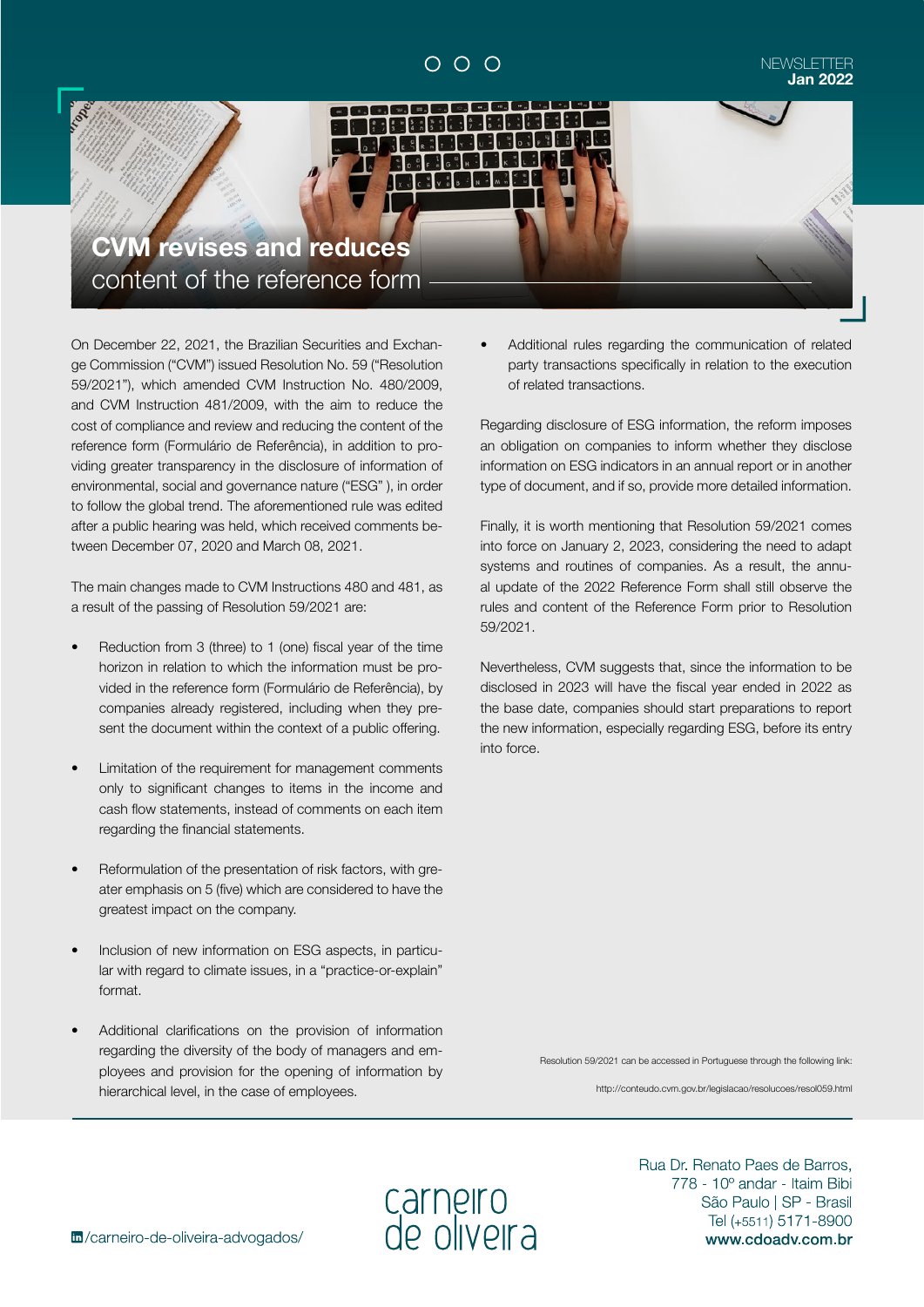## $O$   $O$   $O$

**Legislative and regulatory updates regarding publications ordered by the Brazilian** Corporate Law, in particular for financial statements

On January 1, 2022, the new wording of article 289 of Law No. 6,404/76 ("Brazilian Corporate Law") came into force, which was amended by Law No. 13.818/2019, which allows publications in a summarized form and in a newspaper, therefore, publication in the Official Gazette is no longer mandatory. Nevertheless, the full version of the corporate acts and financial statements published in summary form must be available for access on the website of the newspaper, with digital certification of the authenticity of the documents.

Regarding the publication of financial statements in a summarized form, it shall contain, at least, in comparison with the data of the previous fiscal year, information or global values related to each group and the respective classification of accounts or records, as well as extracts of the material information contemplated in the explanatory notes and in the opinions of the independent auditors and the fiscal council (conselho fiscal), if applicable.

In order to provide guidance to listed companies on the new format to publish their financial statements, on December 20, 2021, the CVM issued a Guidance Opinion No. 39, in which it stated the minimum required information to be published ("Guidance Opinion 39/2021").

Guidance Opinion 39/2021 also includes the wording of notices that shall necessarily precede the summary of the financial statements, in order to avoid any doubts by readers.

With regarding to the requirement contained in the new wording of the Brazilian Corporate Law on minimum information, CVM understands that the following information must be disclosed, compared to data from the previous fiscal year: (i) summarized balance sheet; (ii) summarized income statement for the year; (iii) summary statement of comprehensive income; (iv) summary statement of cash flows; (v) summary statement of changes in equity; and (vi) summary statement of added value. It is important to emphasize that Guidance Opinion 39/2021 details how the aforementioned information should be presented.

It is also worth mentioning that the new wording of article 289 of the Brazilian Corporate Law allows the disclosure of explanatory notes in a summarized form, which must be prepared based on the complete explanatory notes available in the audited financial statements, in addition to the disclosure of the relevant parts of the independent auditor and fiscal council (conselho fiscal) opinion, if applicable.



Law No. 13,818/2019, which amended the Brazilian Corporate Law, and CVM Guidance Opinion No. 39/2021 can be accessed in Portuguese through the following links: http://www.planalto.gov.br/ccivil\_03/\_Ato2019-2022/2019/Lei/L13818.htm#art1 http://conteudo.cvm.gov.br/legislacao/pareceres-orientacao/pare039.html

carneiro<br>de oliveira

Rua Dr. Renato Paes de Barros. 778 - 10° andar - Itaim Bibi São Paulo | SP - Brasil Tel (+5511) 5171-8900 www.cdoadv.com.br